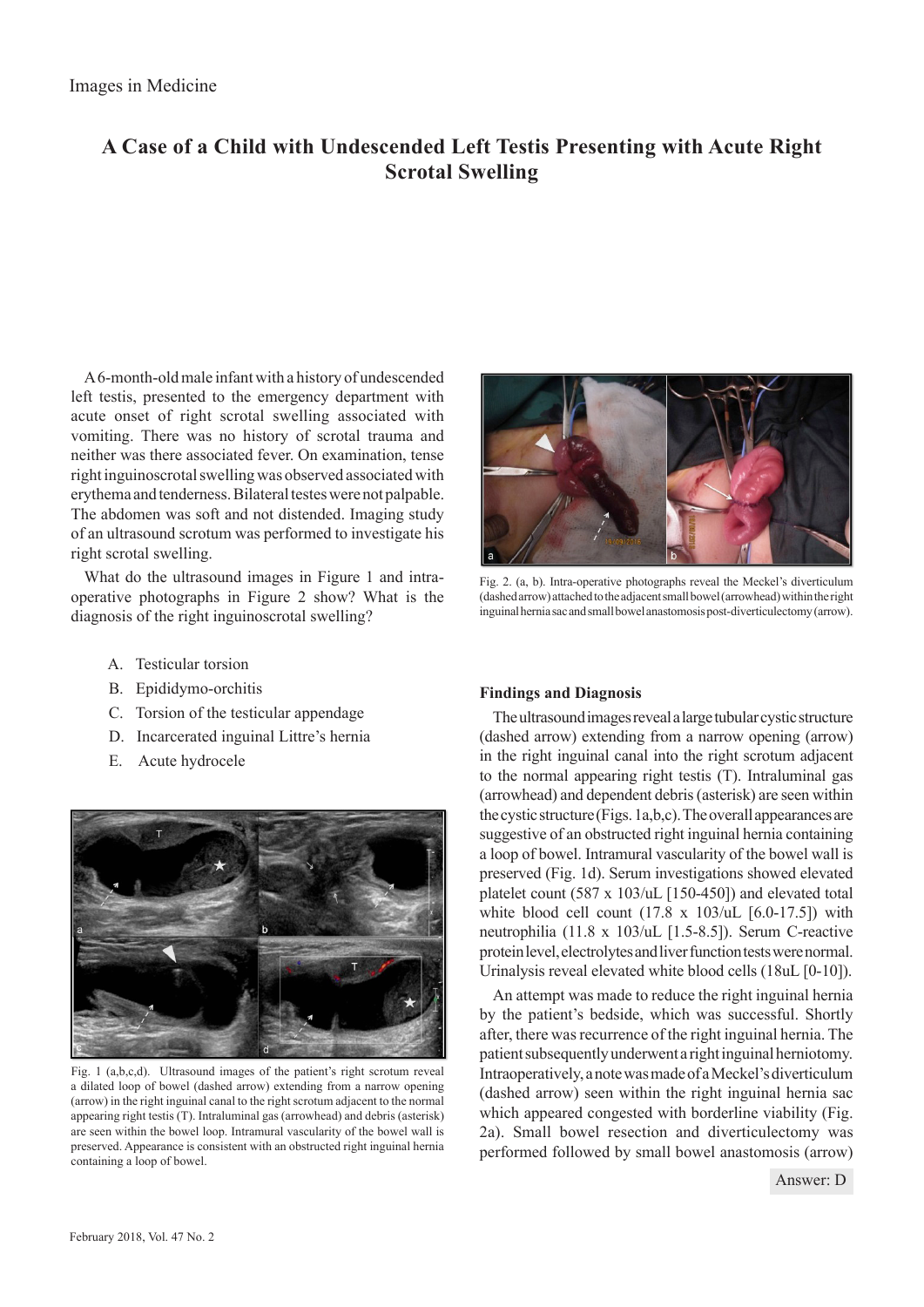and right inguinal herniotomy (Fig. 2b). Postoperatively, the patient made a rapid and uneventful postoperative recovery. Histology of the specimen revealed presence of a diverticulum within sections of the resected small bowel with submucosal haemorrhage. Ganglion cells were seen suggesting the presence of a Meckel's diverticulum (MD). Overall findings confirmed the diagnosis of an incarcerated right inguinal Littre hernia (LH).

#### **Discussion**

LH is the protrusion of a MD through a potential abdominal opening.1 LH was described 1700 by French surgeon Alexandre de Littre for the first time as an "ileal diverticula in the inguinal hernia" after autopsy findings of 2 patients. Johann Friedrich Meckel described diverticula of the distal ileum in 1809 and suggested their congenital origin.<sup>2</sup>

MD is a true diverticulum in that it contains all tissue layers of the bowel. Embryologically, MD is the persistent part of the omphaloenteric duct through which the midgut communicates with the umbilical vesicle until the fifth week. It arises from the antimesenteric border of the ileum, usually located 30 cm to 90 cm from the ileocaecal valve. It usually measures 3 cm to 6 cm in length and 2 cm in diameter.<sup>1</sup>

MD occurs in about 2% of the population and may present at any age, but most commonly before the age of 2.3,4 Its incidence is found to be equal in male and females, but complications occur more frequently in males.<sup>5</sup> It is the most common congenital anomaly of the gastrointestinal tract that is generally asymptomatic and only manifests in a specific way when complications occur. Only about 1% to 4% of patients with MD develop complications of haemorrhage, inflammation, obstruction or perforation.<sup>6</sup> Several factors associated with a higher risk of complications include: male sex, age below forty, a diverticulum of more than 2 cm in length or with a narrow neck, the presence of heterotopic mucosa or the existence of a diverticular band.

Heterotopic tissue of gastric, duodenal, pancreatic or colonic morphology in MD has been reported to occur in 6% to 17%; gastric mucosa being the most common type.5,7 This heterotopic mucosa is the main underlying pathological reason behind complications such as haemorrhage and perforation.<sup>5</sup>

Sometimes, MD may be accompanied by the ileal loop to which it is attached; rarely, it may undergo incarceration or strangulation, necrosis, and perforation.<sup>1</sup> Hernial strangulation of MD (Littre hernia) is a rare anatomoclinical form representing 10% of all complications of MD.<sup>7</sup> The most usual locations of LH are: inguinal (50%), umbilical  $(20\%)$  and femoral  $(20\%)$ <sup>1</sup>. In the adult age, about half of LH occurs in the inguinal region.<sup>2</sup> In children, it is mostly found in umbilical hernias, and the diverticulum is more prone to adhere to the sac.<sup>1</sup> Due to the low incidence of LH, it is generally unsuspected. Clinically, a distinction

between the involvement of a small bowel loop versus a MD in an inguinal hernia cannot be made, hence the diagnosis of LH is often made in the perioperative period.<sup>8</sup> In addition, the signs and symptoms of an incarcerated MD on presentation are thought to progress slower than a hernia involving small bowel, hence making preoperative diagnosis of LH difficult.<sup>8,9</sup> Despite difficulty of making a preoperative diagnosis of LH, findings such as incomplete manual reduction of an incarcerated hernia, hernial faecal fistula and previous history of rectal bleeding should alert the clinician about LH.2

Surgery is the mainstay of treatment for LH. The techniques for surgical resection of MD include a simple diverticulectomy using a linear gastrointestinal (GI) stapler or segmental resection of the involved small bowel and primary anastomosis. In situations of perforation, bowel ischaemia or where presence of ectopic tissue is definitive, resection and small bowel anastomosis are recommended.8 This is followed by closure of the hernial sac.

In our case of an infant presenting with acute painful right inguinoscrotal swelling, the likely differential diagnosis considering patient's age, clinical presentation and examination findings included that of testicular torsion, epididymo-orchitis or torsion of the testicular appendage, which commonly occurs in the paediatric age group.<sup>10</sup> However, given the normal appearances of the right testis and right epididymis on ultrasound, the above differential diagnoses were unlikely. Another possible differential diagnosis that was considered was an acute hydrocele, which demonstrates a similar appearance to an inguinoscrotal hernia on ultrasound. However, it is avascular on Doppler evaluation and is often painless. In view of the examination and ultrasound findings, an incarcerated inguinoscrotal hernia was considered the most likely primary preoperative diagnosis. Finally, the diagnosis of incarcerated inguinal LH was confirmed intraoperatively and on histology.

### **Conclusion**

The clinical presentation of LH is not significantly different from any hernia, whether complicated or not. However, while evaluating a child beyond the newborn period with an incarcerated hernia, an incomplete or failed manual reduction should raise the possibility of a LH, as in our patient's case. In addition, querying the history of rectal bleeding or repetitive abdominal pain in these cases should increase the suspicion of LH. Furthermore, LH, although rare, should be considered at the time of repair for any abdominal hernia involving small bowel as resection of the MD is critical in avoiding recurrent complications.2